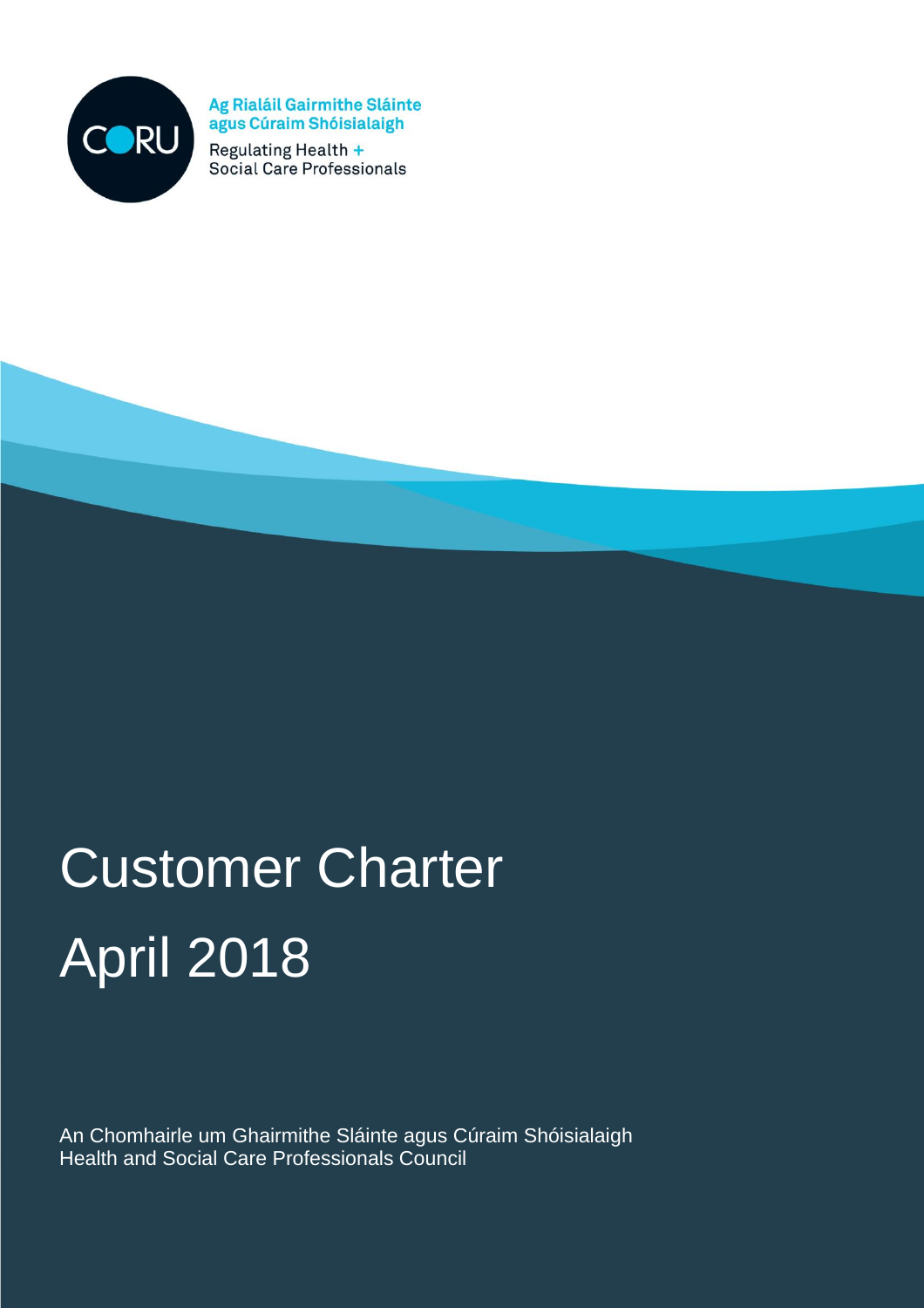

# **Customer Charter**

#### **Introduction**

We are committed to providing you with the best customer service we can. To ensure that we deliver on this commitment, we have prepared this customer charter. It is based on the 12 Principles of Quality Customer Service for government departments and public bodies and sets out the standard of service that you can expect to receive in your communication with CORU whether by telephone or in person, online via our website or email, or in writing.

#### **Our Role**

CORU's role is to protect the public by promoting high standards of professional conduct and education, training and competence through statutory registration of health and social care professionals.

#### **Our Vision**

CORU's vision is to have the confidence and recognition of both the public and the health and social care professionals in its processes and standards of regulation.

# **Public confidence and trust in CORU and its regulatory processes**

It is important that CORU has public trust and confidence. In order to achieve this, we will put in place systems and processes that are not only transparent and objective but are also regarded by both the public and professionals as being completely independent of any vested interests. Achieving this level of credibility and public standing will require a concerted effort on the part of CORU and the professions represented. The term public includes potential services users, educators and employers of the professions to be regulated.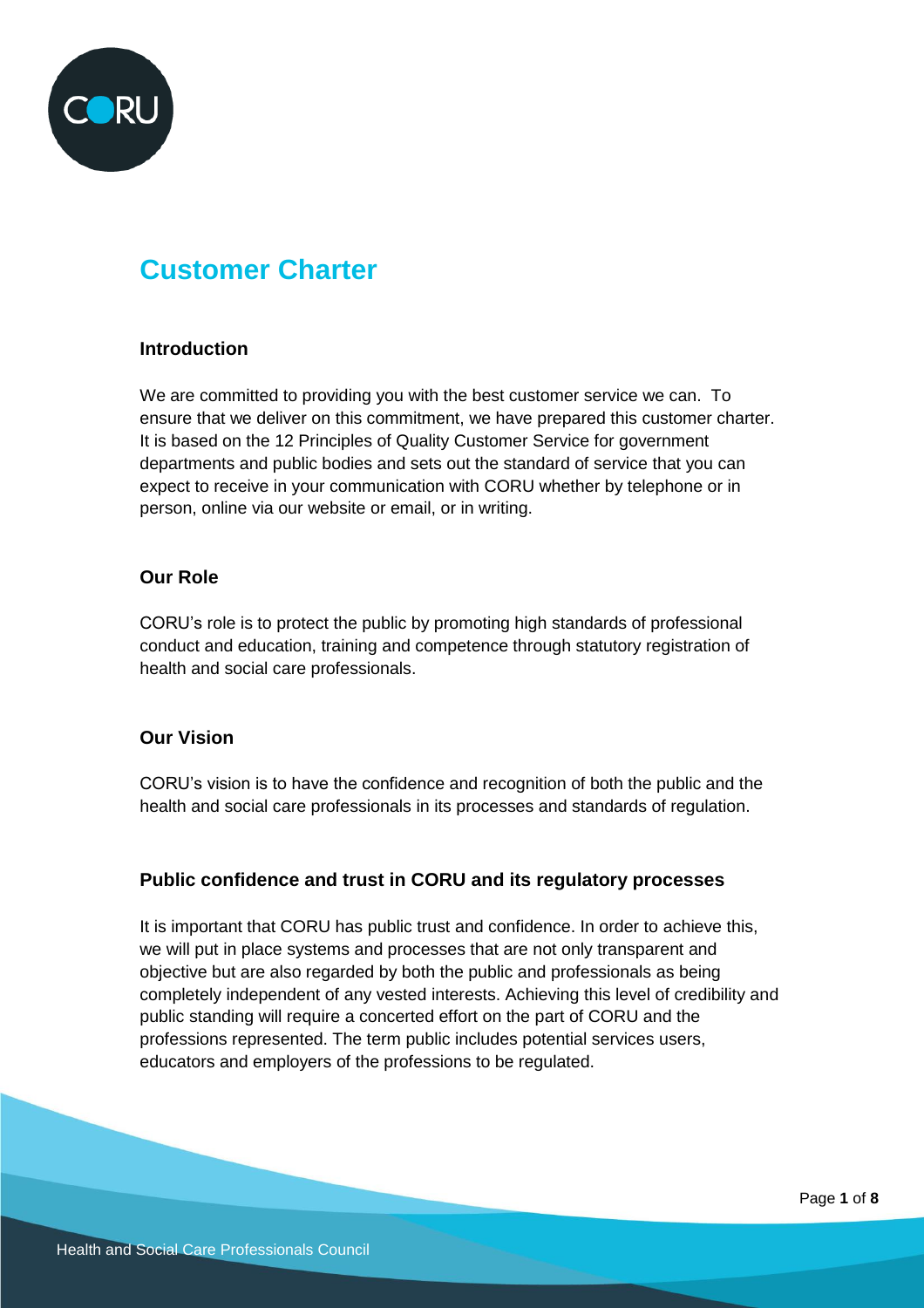

# **Professional confidence and trust in CORU and its regulatory processes**

Our aim is to be recognised as a trusted and positive force by promoting and maintaining the highest standards of care for health and social care professionals. We must demonstrate capacity to engage with the professions to improve standards of practice and increase levels of public safety. To do this, it is critical CORU displays fairness and balance in all of its duties.

# **Processes and Standards of Regulation**

The demonstration of integrity, transparency and effectiveness in the operations and decision making of CORU is essential. In order to become a reputable regulator, CORU has to demonstrate these qualities in all its processes including the processes for registration, education and fitness to practise.

#### **Our Customers**

In our role as a health and social care regulator, CORU will deal with a wide range of customers including the general public, health and social care professionals, employers, students, registrants, educators, researchers, professional representative bodies and unions as well as staff from other regulators and public sector bodies. The term 'customer' is used throughout this charter to refer to all these groups.

# **Our Standards**

This charter summarises the standards you are entitled to expect from us. Our standards focus on accessibility, effectiveness and efficiency. Further information on these standards is available in our Customer Service Action Plan.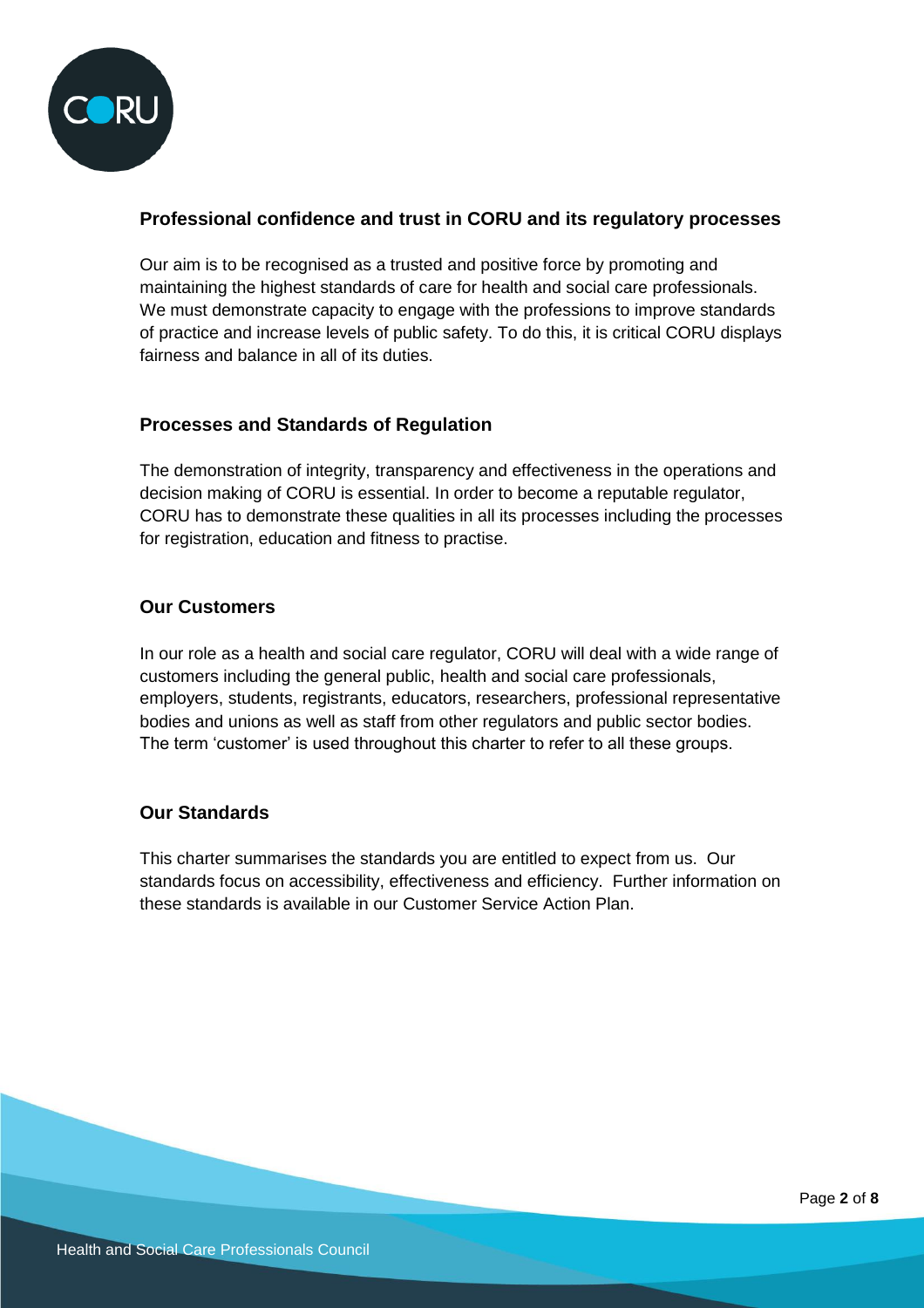

# **Our Promise to You**

At all times we will:

- Deal with you promptly, efficiently and to the best of our ability.
- Provide you with clear and accurate information.
- Try to use clear and simple language and only use technical terms when absolutely necessary.
- Be polite, friendly and fair at all times.
- Set real and achievable targets and monitor our performance against these targets.
- Treat you with respect, and in the same way as we will treat all our customers.
- Protect any personal information you give us.
- Inform you of your rights and entitlements.
- Respond to your complaints.
- Ensure that any correspondence received in Irish is answered in Irish.

# **Corresponding with CORU**

#### **Telephone**

- Our reception telephone is operated Monday to Friday from 9:00am-5:00pm. It is closed on bank holidays.
- When we answer a call, we will give a name.
- If your call needs to be transferred to another person we will tell you the name of that person and ensure that you can either speak to him/ her or leave a message.
- If you wish to leave a message on an individual's voicemail, you will be told when to expect a response.
- We will be polite and friendly at all times, and try to be as helpful as we can.
- We will respect your privacy and treat your enquiry in confidence.
- We aim to answer all calls promptly. If we do not answer the call and you leave a message on CORU's main line, we will respond to your message within three working days**.**
- We will do our best to answer your query over the phone as clearly as possible.
- If we cannot answer your query immediately, we will provide you with a full reply within fifteen working days where possible.
- However, if there is going to be a delay, we will let you know why, and when you may expect to receive a detailed reply.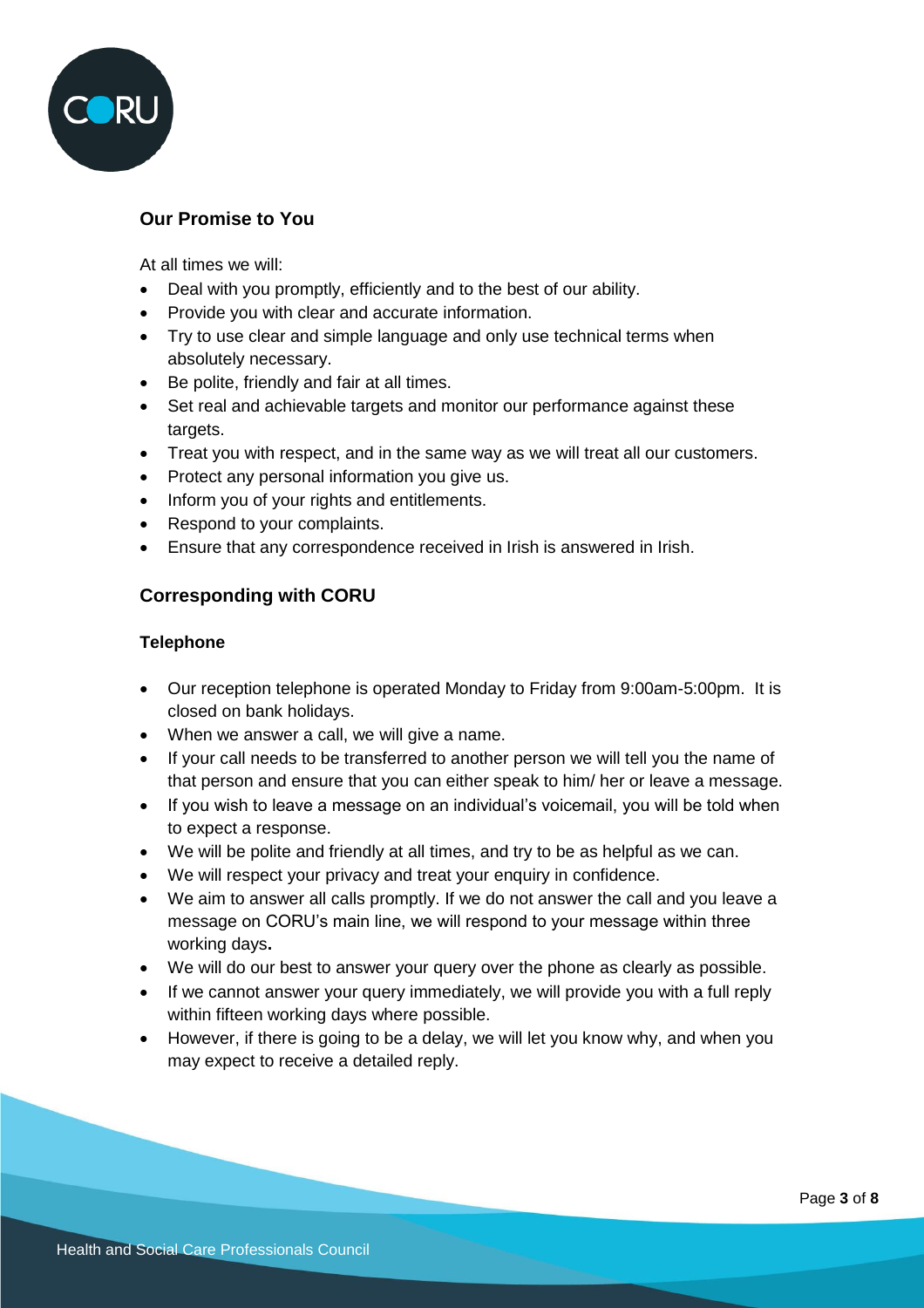

# **Letter and Email**

- If you send us a letter or email, we will respond to you as soon as possible, 80% of queries are replied to within three working days. If your query is complex, we will send you an acknowledgement of it within three working days, and will respond to it fully within 15 working days.
- However, if there is going to be a delay, we will let you know why and when you may expect to receive a detailed reply.
- We will ensure all our correspondence includes a contact name, telephone number and email address.
- If you send an email to someone who is out of the office for longer than two working days, you will receive a response telling you this and letting you know who else can help you with your query.
- We will do our best to answer your query as clearly as possible.
- We will be polite and friendly at all times, and try to be as helpful as we can.
- We will respect your privacy and treat your enquiry in confidence.

# **Visiting our Office**

- We will ensure that our offices are open to you from Monday to Friday from 9:00am – 5:00pm.
- We will greet visitors politely, be fair and helpful and deal with their enquiries as quickly as possible.
- We will provide suitable facilities for meetings and will make sure that our offices are clean and safe.
- We will also make sure that our offices are accessible for people with disabilities. However, should you have any concerns or special needs, please let us know how we may help.
- We will do our best to help you with your enquiry.
- We will be polite and friendly at all times, and try to be as helpful as we can.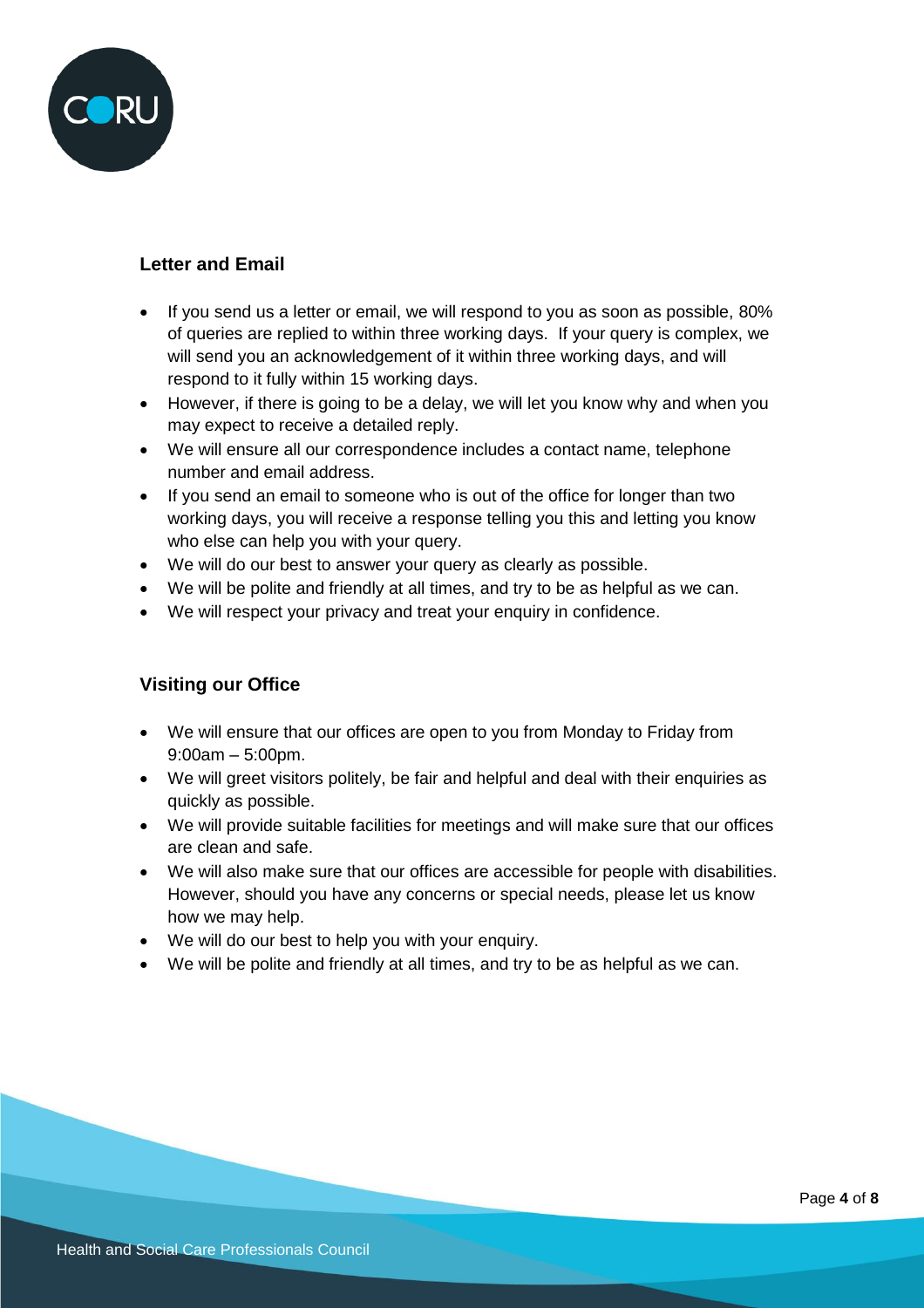

# **Visiting Our Website [www.coru.ie](http://www.coru.ie/)**

- We will do our best to ensure that our website is kept up to date at all times.
- We will use clear and simple language and only use technical terms when absolutely necessary.
- We will do our best to ensure that our website is user-friendly, accessible, easy to access and navigate.
- We will provide facilities for making an enquiry through our website.
- We will acknowledge enquiries or complaints made through our website within three working days, and aim to respond to all queries within 15 working days.

# **Official Languages**

In relation to the Irish language, CORU will:

- Reply in Irish where correspondence is received in Irish.
- Publish key documents in Irish and English.
- Meet our commitments under the Official Languages Act.

# **Accessibility**

We will ensure that:

- Our materials are provided in a relevant and accessible manner.
- Our premises are accessible to all people with disabilities and we will take active steps to reasonably accommodate the needs of customers with disabilities by providing facilities which enable them to avail of our services.
- We are committed to the reasonable accommodation of diversity in the manner in which our services are provided and we will take steps to address needs specific to our customers from all nine discriminating grounds in order to enable them to avail of our services.
- We implement a communications strategy that uses channels of communications, formats and media that are accessible to all our customers across the nine grounds.
- We aspire to provide excellent facilities at all our events. We will use safe, accessible premises at all times.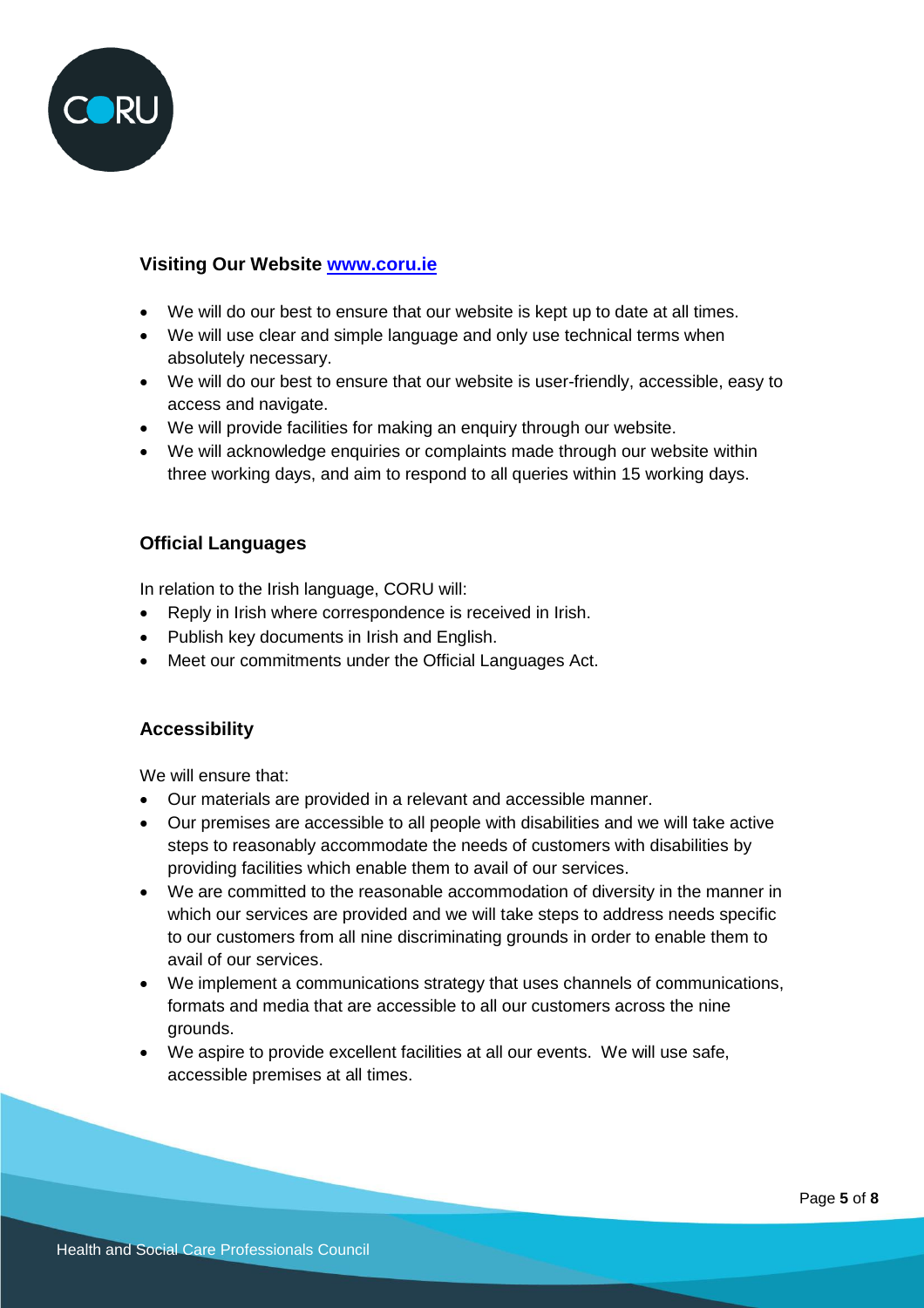

# **Freedom of Information**

CORU is listed as a public body under the Freedom of Information Act.

# **Help Us to Help You**

It is our responsibility to provide the best service we can to our customers. We would welcome your help in doing this by:

- Quoting any reference numbers when you telephone us, or on any written correspondence.
- Giving us all the information we need to help you, including your name, address and a daytime telephone number or email address on your correspondence.
- Being as clear as possible about your enquiry or complaint and give us as much detail as possible.
- Letting us know if you have any suggestions on how we can improve the service we provide you.
- Treating our staff politely and with respect.
- Reporting any issues that arise.
- Participating in any customer surveys we conduct.

# **Complaints Procedure**

As an organisation, we aim to provide the best customer service we can to the public and registrants. That is why your feedback, good or bad, is so important to us. We realise that sometimes mistakes do happen, so if you're unhappy with something we've done or haven't done, then please let us know. Your contribution is valuable to us as it can help us improve our service, and therefore the service you receive in the future.

Equally, if you have experienced great customer service from our organisation or you feel someone deserves praise for the work they have carried out on your behalf, let us know.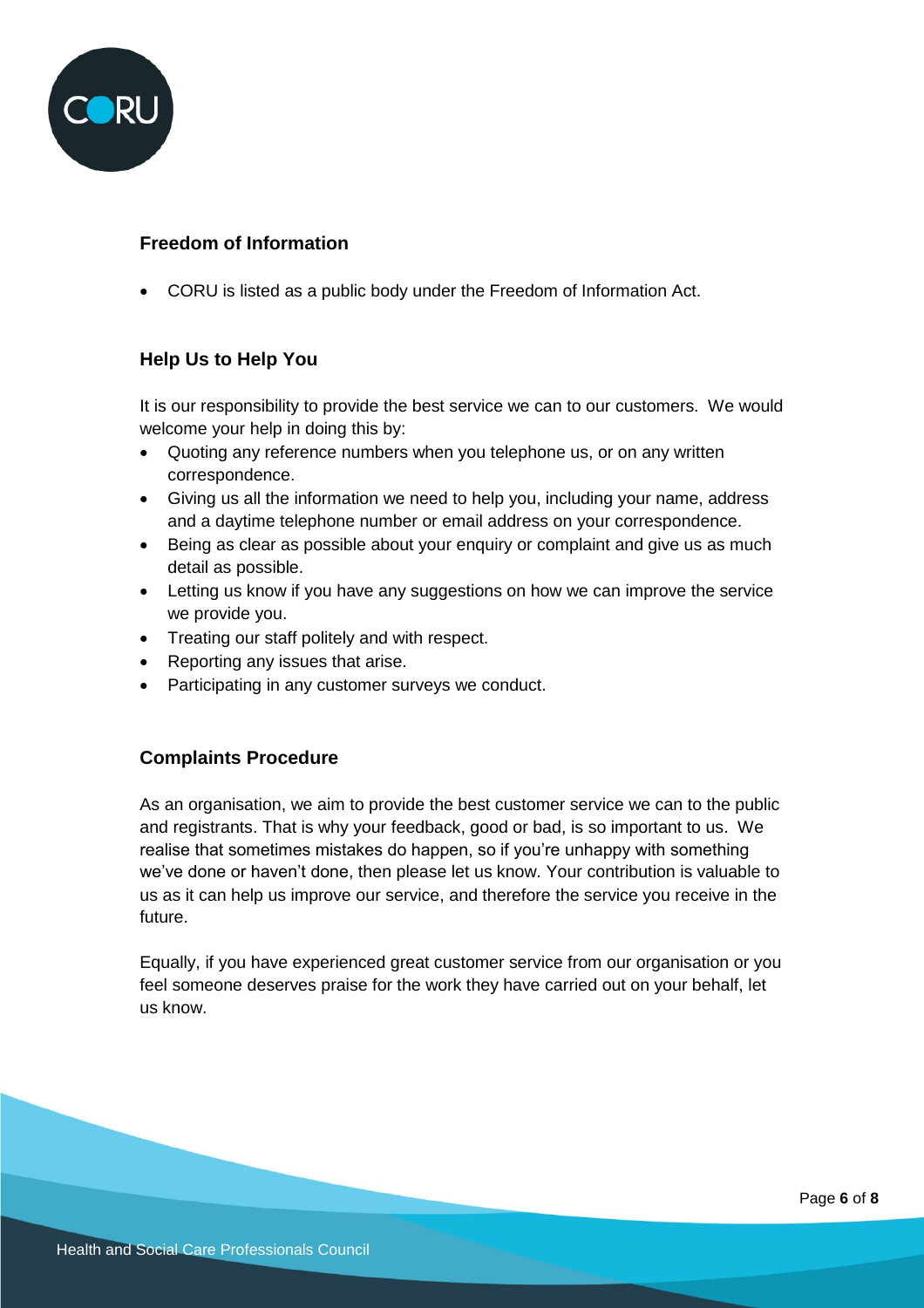

If you wish to make a complaint, please:

- Complete a Customer Service Complaint Form (available on [www.coru.ie](http://www.coru.ie/) or we can post it to you if you call 01 2933160)
- Fill out and return to the form to:

The Customer Service Team CORU Infinity Building George's Court George's Lane **Smithfield** Dublin 7 D07 E98Y

- Once a complaint is received, a member of our Customer Service Team will send you an acknowledgement.
- A member of the Customer Service Team may contact you to seek additional, relevant information.
- Having investigated the complaint, we will send you a detailed response.
- If you have any questions, you can contact the Customer Service Team on 01 2933160 or email customerservice@coru.ie.

We will:

- Deal with all complaints in an effective, fair and confidential manner.
- Acknowledge your complaint within three working days and respond to complaints within 15 working days.
- Keep you regularly updated as to the progress of your enquiry if the issue has not been resolved within agreed times.